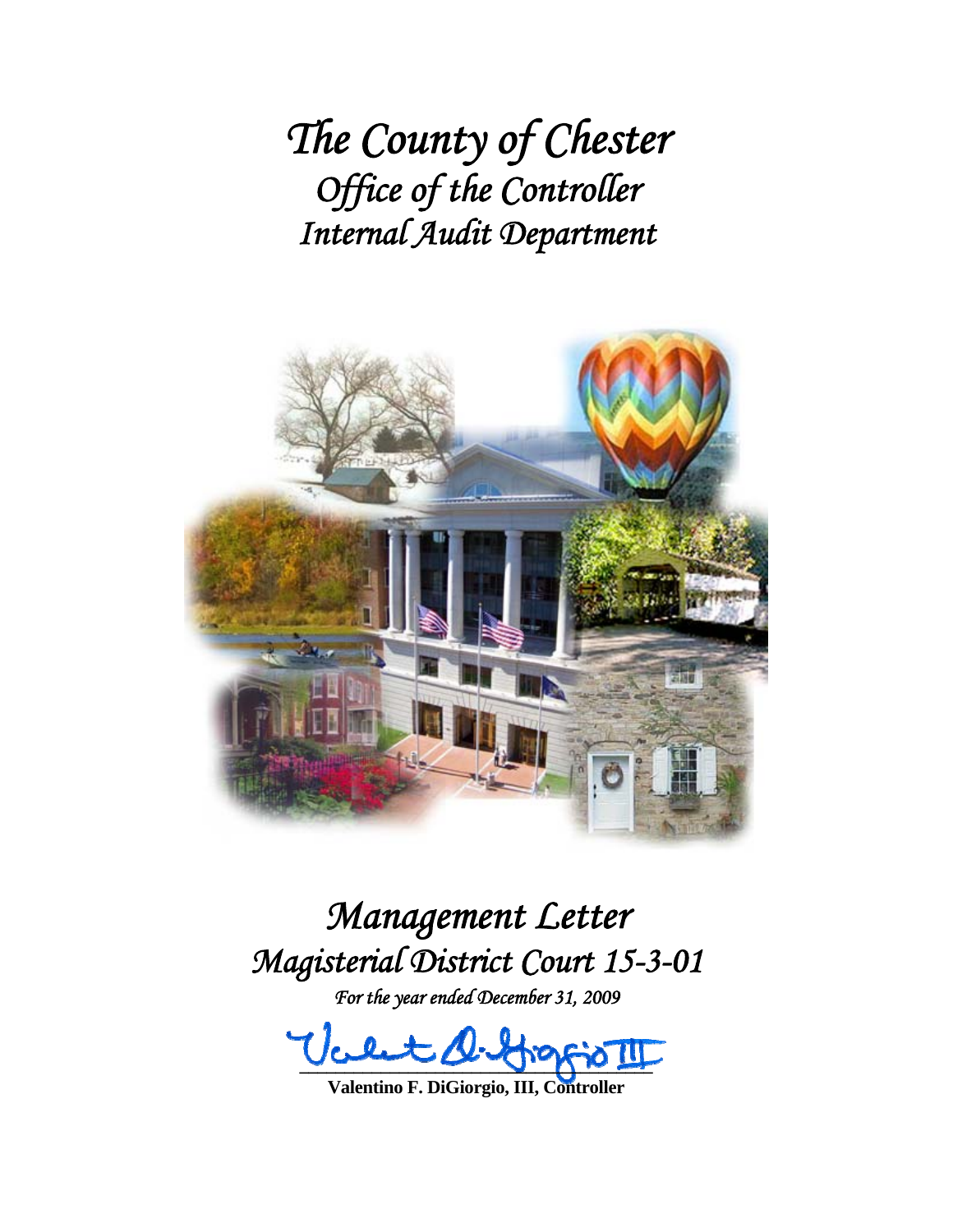## **To: Magisterial District Judge James V. DeAngelo**

#### *Introduction*

On August 5, 2010, Internal Audit completed an audit of Magisterial District Court 15-3-01 (*District Court*). Gretchen W. Sohn, CIA, was the auditor-in-charge. Internal Audit is required by County Code to review district courts annually to ensure compliance with policies and procedures mandated by the Administrative Office of Pennsylvania Courts and/or District Justice Administration and to assess their overall internal control structure. The scope of our audit included a review of the following:

- Cash and Petty Cash
- Undisbursed Funds
- Cash Receipts
- Manual Receipts
- Cash Disbursements
- Voided Transactions
- Overall Compliance.

We conducted our audit in accordance with generally accepted auditing standards and standards applicable to financial audits contained in *Government Auditing Standards* published by the Comptroller of the United States. We have also issued our Independent Auditor's Report on Compliance and Internal Control over Financial Reporting concurrent with this Management Letter. Disclosures and other information in that Report (also dated August 5, 2010) should be considered in conjunction with this Management Letter.

#### *Executive Summary*

The management and staff of the *District Court* are, in all material respects, in compliance with policies and procedures set forth by the Administrative Office of Pennsylvania Courts and directives imposed by District Justice Administration. We noted no significant deficiencies or material weaknesses in the overall internal control structure. Several matters of a lesser significance involving compliance are included within this management letter.

We want to thank the management and staff of the *District Court* for their cooperation and assistance during the course of this audit. We have provided herein a copy of our "Audit Findings" and "Recommendations" for your review and comment.

Please feel free to contact our office at (610) 344-6797 should you have any questions or concerns.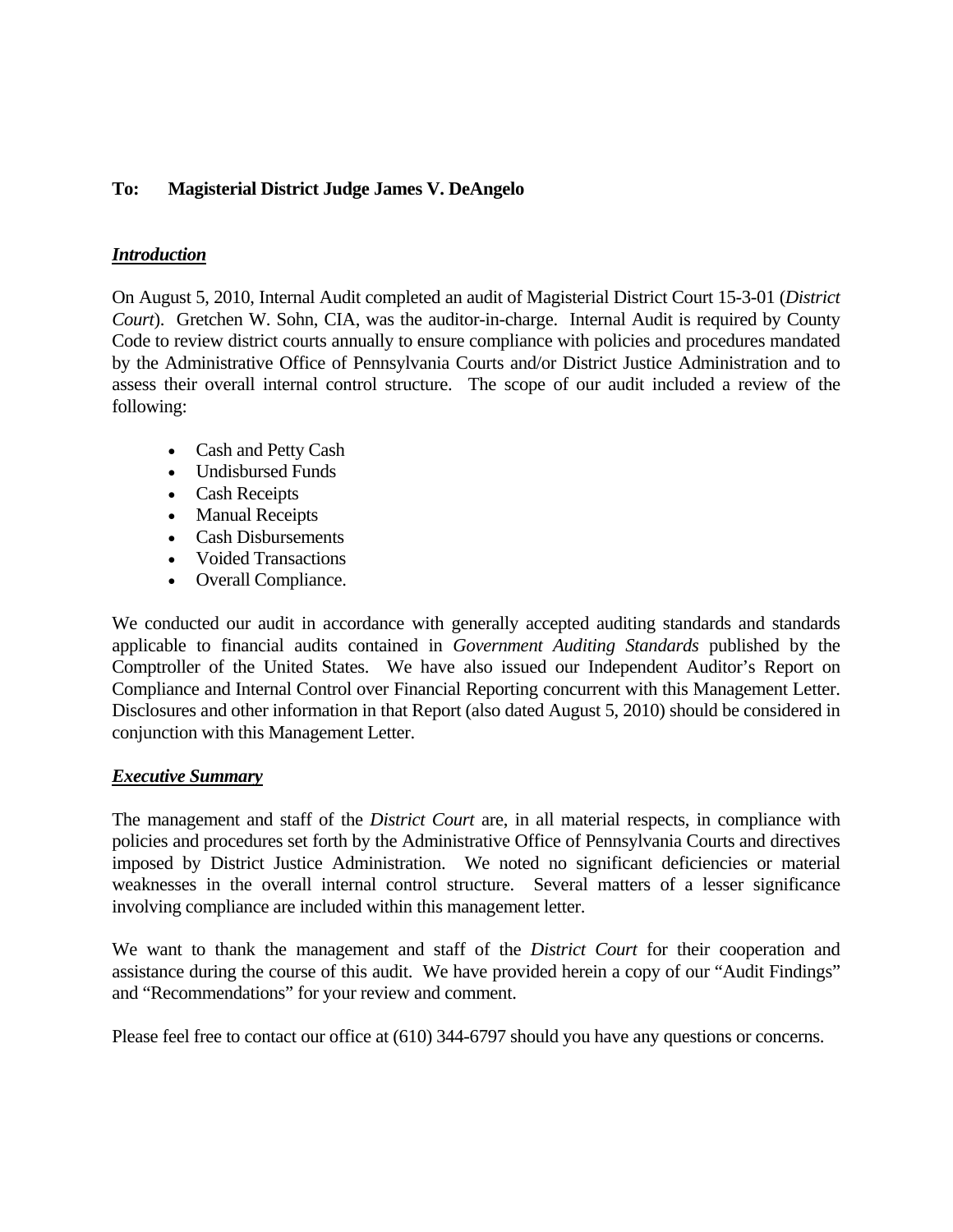# **COUNTY OF CHESTER**

# **MAGISTERIAL DISTRICT COURT 15-3-01**

# **FINDINGS AND RECOMMENDATIONS**

## **FOR THE YEAR ENDED DECEMBER 31, 2009**

#### **I. COMPLIANCE WITH POLICIES AND PROCEDURES**

In order to test compliance with all applicable policies and procedures, Internal Audit selected a statistical sample of 25 case files out of a total population of 5,426 case files created in 2009. In addition, we performed other related tests of cash/escrow payable, cash receipts, cash disbursements, manual receipts, undisbursed funds, and voided transactions. Sample size for the tested areas was determined through a risk assessment analysis based on the results of the *District Court's* prior year audit and current year case load. We believe the results of our tests are representative of the entire population on the basis of accepted audit sampling principles.

#### Finding 1: Cash Disbursements

• In 2 instances, a check form was manually voided, but not entered in the AOPC computer system. As a result, the 2 check numbers did not appear on the 2009 Check Register.

#### Recommendation

Internal Audit recommends that all checks used by the *District Court* be entered into the AOPC computer system to provide an accurate and complete record of all check numbers used.

#### *Auditee Response*

*Checks were voided on the same day, however, check numbers were not removed from the check register first before voiding. The checks should have been marked "unusable" to keep the numbers on the register. Per the Help Desk, because they were voided, cannot add this information to the check register now.*

#### Finding 2: Voided Transactions

Internal Audit noted the following:

- In 1 instance, the voided receipt attached to the case file was not labeled "void".
- In 1 instance, the voided receipt was not attached to the case file.
- In 1 instance, the office copy of a voided check was not labeled "void/stale/lost".
- In 1 instance, the voided check copy attached to the case file was not labeled "void/stale/lost".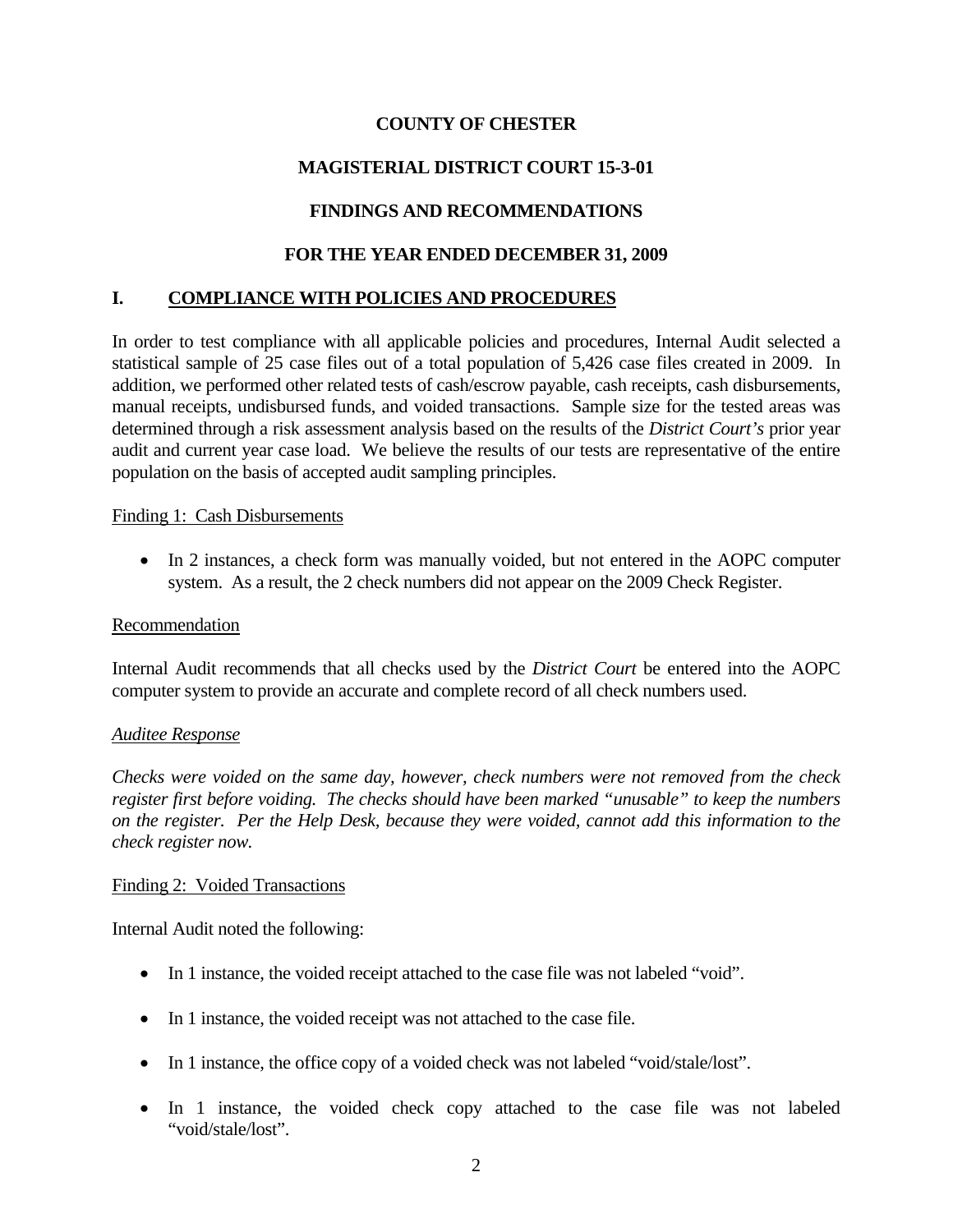# **COUNTY OF CHESTER**

# **MAGISTERIAL DISTRICT COURT 15-3-01**

# **FINDINGS AND RECOMMENDATIONS**

# **FOR THE YEAR ENDED DECEMBER 31, 2009**

# **I. COMPLIANCE WITH POLICIES AND PROCEDURES**

Finding 2: Voided Transactions (continued)

Recommendation

Internal Audit recommends that the *District Court* staff exercise greater care in labeling all voided receipts and disbursements and that all forms and documents be included in the appropriate case file to ensure complete and accurate records.

*Auditee Response*

*All the voided transaction exceptions have been corrected by the District Court as of 7/8/10.*